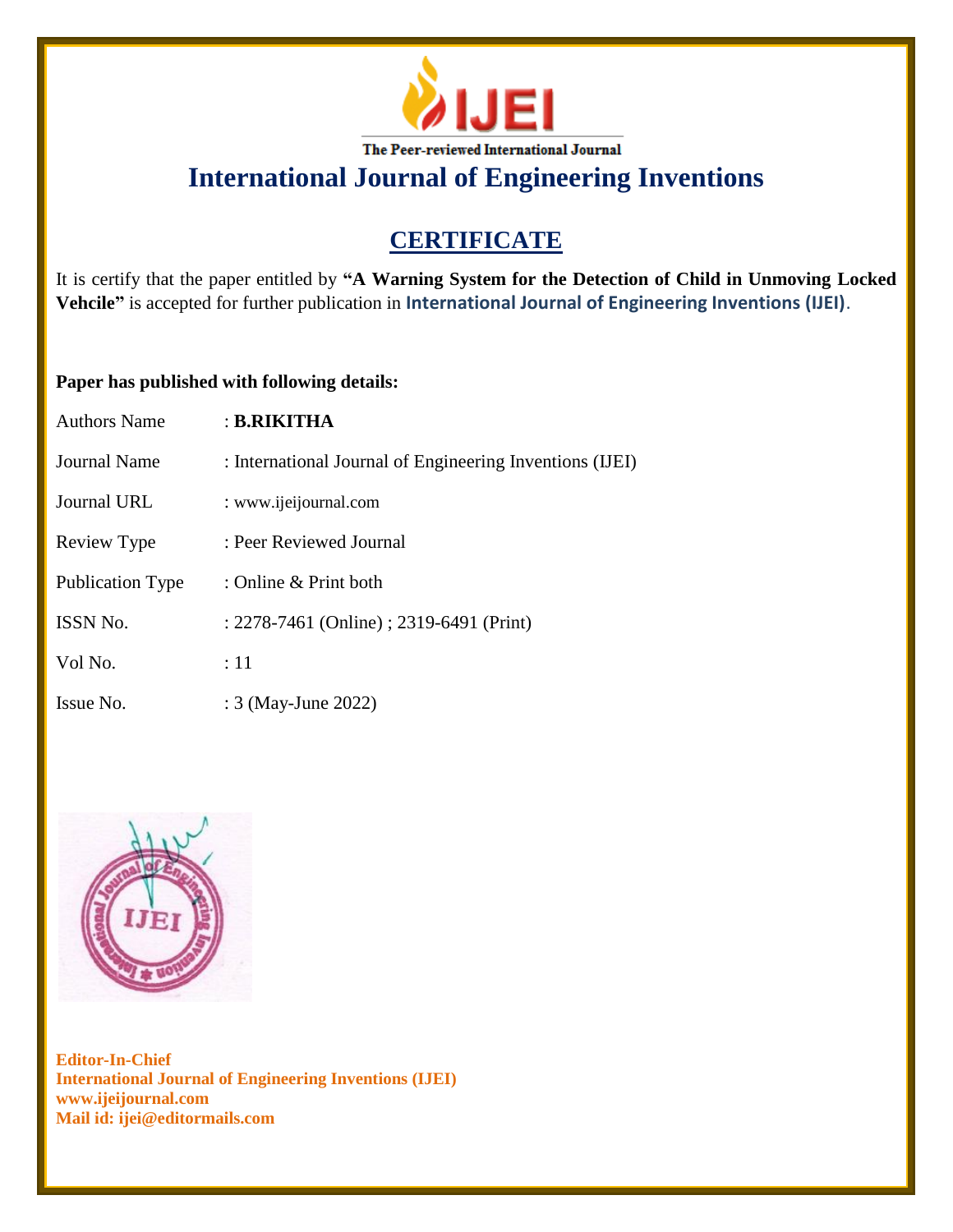

**International Journal of Engineering Inventions**

# **CERTIFICATE**

It is certify that the paper entitled by **"A Warning System for the Detection of Child in Unmoving Locked Vehcile"** is accepted for further publication in **International Journal of Engineering Inventions (IJEI)**.

### **Paper has published with following details:**

| <b>Authors Name</b> | : B.VARUN TEJA                                           |
|---------------------|----------------------------------------------------------|
| Journal Name        | : International Journal of Engineering Inventions (IJEI) |
| Journal URL         | : www.ijeijournal.com                                    |
| Review Type         | : Peer Reviewed Journal                                  |
| Publication Type    | : Online & Print both                                    |
| ISSN No.            | : 2278-7461 (Online) ; 2319-6491 (Print)                 |
| Vol No.             | :11                                                      |
| Issue No.           | : 3 (May-June 2022)                                      |



**Editor-In-Chief International Journal of Engineering Inventions (IJEI) www.ijeijournal.com Mail id: ijei@editormails.com**